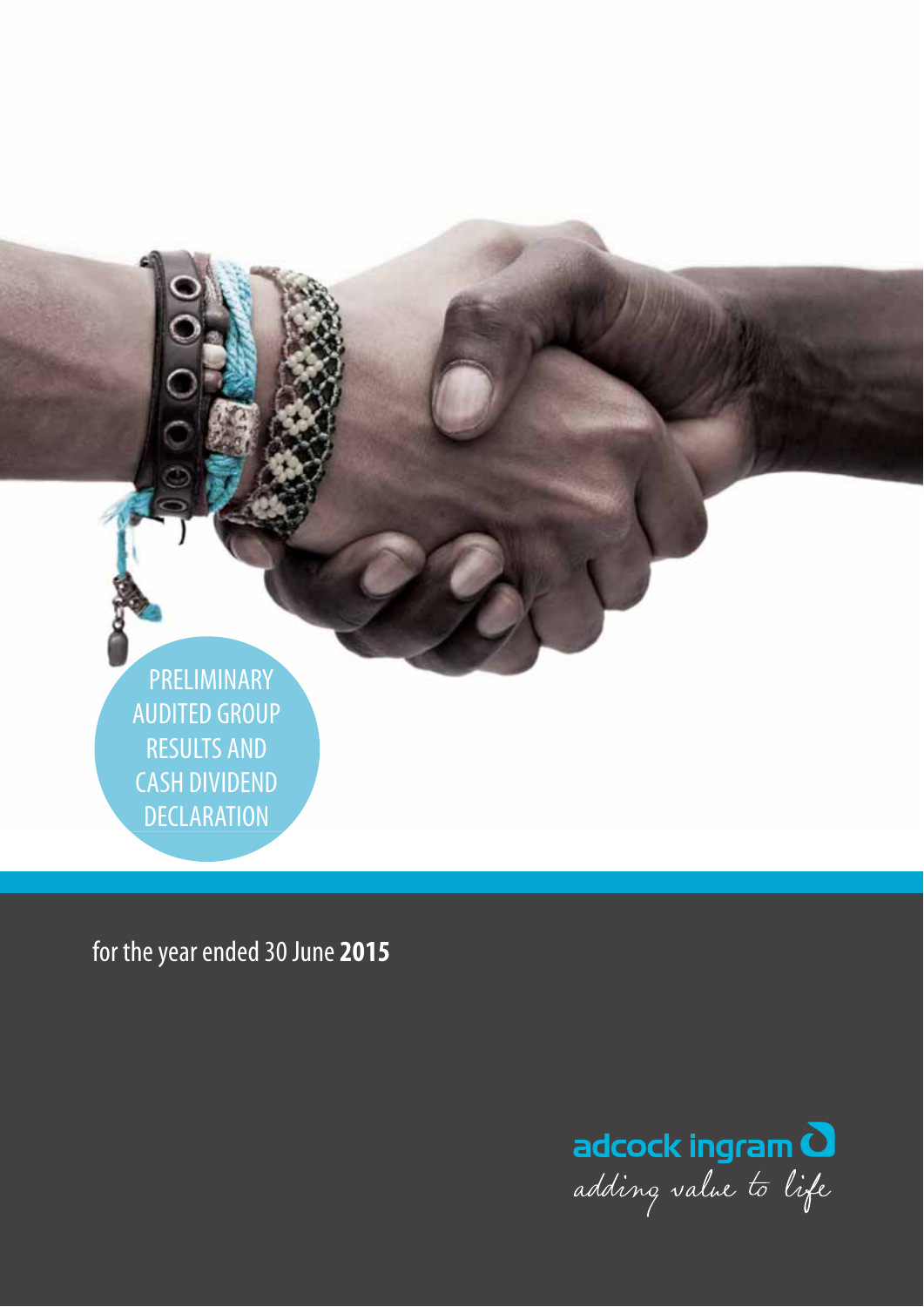# INTRODUCTION

The Board of Directors (Board) has pleasure in presenting the Group's audited results for the year ended 30 June 2015. The Board is particularly mindful of the relevance of these results, being the first consecutive twelve-month trading period to be reported on, since the general business restructure was commenced in 2014.

Apart from the financial implications arising from the review process, the Group's comparative 2014 performance unfortunately includes the adverse consequences of certain internal issues and judgements during that period, the consequences of an unforgiving market and generally, a volatile and challenging South African economy.

It was therefore, not unexpected that the outcome of the aforesaid review process, would have resulted in material write-offs and impairments, both to certain of the Group's tangible and intangible assets in all of the geographies, and broadly across all business sectors.

The aforesaid summary accordingly seeks to provide some context to the relatively positive turnaround trading performance for the year under review, substantially triggered through more focused leadership, a regenerated culture of productivity and divisional responsibility, all contributing towards better customer relations, more effective cost control, improved manufacture and a focus on service delivery of the Group's leading, time honoured product range, from whence Adcock Ingram gained its long standing reputation and for which the Group is well known.

For a better appreciation of the Group's relative performance against a more meaningful comparable period, in addition to the statutory disclosure of the last reported period of nine months to 30 June 2014, a reviewed set of comparative figures has been provided for the twelve months ended 30 June 2014.

## FINANCIAL PERFORMANCE

## **TURNOVER AND PROFITS**

While turnover at R5 528 million is only 6.5% higher than the comparative twelve-month period, given the discontinuation of certain uneconomic product lines during the year, the percentage increase in turnover of comparable products year on year is substantially better. These sale values were supported by Single Exit Price (SEP) increases during the relevant period. The impact of increased throughput, improved factory efficiencies, cost engineering applications and savings on raw material cost, resulted in an increase in the gross profit percentage for the year under review from 33% in 2014 to 38% in this year. The effect of this, revealed itself in a significant improvement in trading profit of 119% from R206.2 million in 2014 to R451.0 million in the current year.

## **NON-TRADING EXPENSES**

Notwithstanding management's best efforts to identify assets and investments for impairment, during the 2014 review and the extent of such impairment, given the continuing disappointing performance of the Cosme business in India, it was deemed prudent to impair the investment value by a further R74.4 million in this year. A total amount of R106.3 million is recorded as non-trading expenses (2014: R1 004 million) and this includes corporate activity costs of R13.7 million and share based payments of R15.1 million.

### **TAX AND HEADLINE EARNINGS**

The high effective tax rate is a consequence of the non-recognition of deferred tax assets on the foreign loss-making entities, and the non-deductibility for tax purposes of certain impairments and other expenditure.

Headline earnings for the year amounted to R270.4 million (2014: loss of R170.0 million). This translates into headline earnings per share of 160.1 cents (2014: loss of 100.8 cents).

## **CASH FLOWS**

Cash generated from operations was R598.1 million (2014: R398.1 million) despite working capital increasing by R126.4 million (2014: R81.0 million). This cash flow improvement has enabled the Group to reduce net debt by just short of R400 million during the year.

### **DISTRIBUTION**

Given the unknown outcome of the initial Group review in 2014, the restructure and reorganisation, the Board resolved to suspend all distributions until the state of the Company's affairs became clearer. We are pleased to report, the Board has declared a final dividend of 81 cents per share for the year ended 30 June 2015 out of income reserves.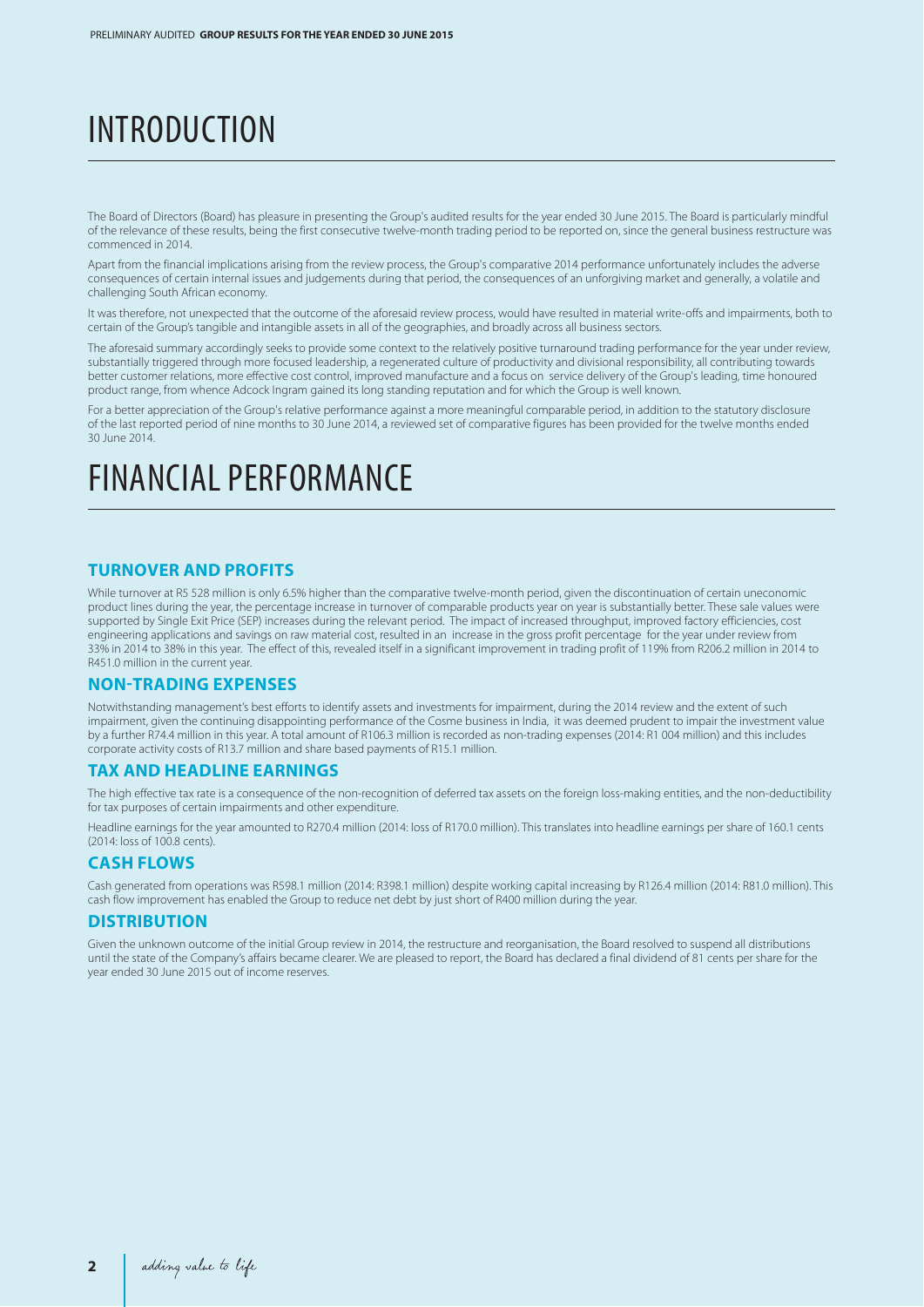# BUSINESS OVERVIEW

## **SOUTHERN AFRICA**

This segment encompasses all of the business units in the Southern African region, namely, OTC, Prescription, Consumer and Hospital.

OTC turnover of R1 454 million (2014: R1 248 million) is 16.6% ahead of the comparable period, supported by renewed focus and more aggressive marketing. This business unit, which focuses on pharmacy in the pain, colds and flu, and anti-histamine therapeutic areas, posted an improvement in market share, with double-digit growth in the majority of its top ten brands. Gross margin as a percentage of sales improved with better volumes in the Clayville factory, cost engineering projects, efficiencies from raw material procurement and the sales mix of products, which supported the increase of almost 60% in trading profit to R260.7 million (2014: R164.3 million).

Prescription turnover of R1 813 million (2014: R1 860 million) is 2.6% behind the comparable period, this the result of a reduction in the low margin ARV and tender portfolios, and repatriation of certain products to multinational partners. Gross margin improvements arose from better than expected production recoveries and a stringent control over foreign raw material and finished goods procurement. This resulted in a trading profit of R148.1 million well ahead of the comparative figure of R95.0 million.

Consumer turnover of R629 million (2014: R584 million) is 7.8% ahead of the comparable period with Panado, Bioplus and Compral all posting healthy growth. However the performance of the complementary and personal care portfolios within this business unit was disappointing. Trading profit nevertheless improved by 25% to R79.3 million (2014: R63.5 million).

Hospital turnover increased by 9.7% to R1 127 million (2014: R1 028 million) in an increasingly competitive environment. Medicine delivery sales, mainly large-volume parenterals have been the biggest contributor to this improvement. The business unit's profitability was restored during the period under review with a trading profit of R32.8 million having been achieved. Notwithstanding the change-of-control clause in the Baxter agreements, the association between the parties remains sound, with the long-standing commercial relationship having been strengthened and Baxter providing additional support to the business.

## **REST OF AFRICA**

While the Group's presence in Zimbabwe, Kenya and Ghana individually and collectively constitutes a small percentage of the Group's assets, business in each of these destinations remains a challenge and preoccupation of management, far greater in time than their relative size should dictate. During the year under review, although the results suggest a positive turn of direction, these businesses still incurred losses of R13.2 million (2014: R29.0 million).

### **INDIA**

The Group's Cosme Pharma business in India was acquired in early 2013 for R822 million. This related industry purchase was justified at the time by the perceived potential growth prospects of a pharma sales and distribution business, with quality, good margin products in a vast marketplace.

As time has evolved, management has recognised the difficulties of operating an enterprise in such a competitive pharmaceutical market, which, in relative terms is sub scale, requiring inter alia, significant further investment. While management have a good understanding of the operational demands of the business and have introduced strategies for improvement and remedial direction, the overhead to sales ratios remain the principal challenge

In the 2014 financial year, given the losses incurred, after the obligatory internal intangible asset amortisation, the Cosme Pharma investment was impaired by an amount of R278 million. The trading loss of R56.8 million, incurred in the current financial year, similarly after the aforesaid asset amortisation, dictated that a further impairment of R74.4 million would be appropriate.

The Board, after much deliberation, has resolved to dispose of Cosme Pharma and a formal sale process will soon be commenced for this purpose. While there is no certainty on the short term sale prospects, nor the extent of any sale proceeds likely to be received, management will continue to manage the business as before and seek to protect the consensus fair value at 30 June 2015, reviewed and determined by management and confirmed by the external auditors.

## **PROSPECTS**

There is no useful purpose in the Board reflecting on the various past corporate actions and events that have unfavourably impacted on the Company's more recent annual commercialism and market rating, save to submit, that as a result of these past circumstances, a refocused senior management team, together with the recently structured divisional management, fully understand what needs to be done to restore the Group to its former status in the industry. They have already diligently demonstrated their commitment to that objective and have practically put the Group on a profit path which will hopefully continue as efficiencies and markets improve.

Considering the economic conditions and uncertainties in South Africa at this time and elsewhere, the currency erosion, an erratic electricity supply and an unpredictable market, the Board are satisfied with the direction and progress achieved during the past year. The Board remains optimistic on the Group's medium term prospects, which view is tempered by the recent material devaluation of the Rand.

## **DIVIDEND**

The Board has declared a final gross dividend out of income reserves of 81 cents per share in respect of the year ended 30 June 2015. The South African dividend tax ("DT") rate is 15% and the net dividend payable to shareholders who are not exempt from DT is 68.85 cents per share. Adcock Ingram currently has 175 741 348 ordinary shares in issue and its income tax reference number is 9528/919/15/3.

The salient dates for the distribution are detailed below:

| Last date to trade <i>cum</i> distribution | Friday, 11 September 2015 |
|--------------------------------------------|---------------------------|
| Shares trade ex distribution               | Monday, 14 September 2015 |
| Record date                                | Friday, 18 September 2015 |
| Payment date                               | Monday, 21 September 2015 |

Share certificates may not be dematerialised or rematerialised between Monday, 14 September 2015 and Friday, 18 September 2015, both dates inclusive.

By order of the Board

25 August 2015

**B Joffe 6 2008 100 2008 100 2008 100 2008 100 2008 100 2008 100 2009 100 2009 100 2009 100 2009 100 2009 100 2009 100 2009 100 2009 100 2009 100 2009 100 2009 100 2009 100 2009 100 2009 100 2009 100 2009 100 2009 100 2009** 

**Chairman Chief Executive and Financial Director**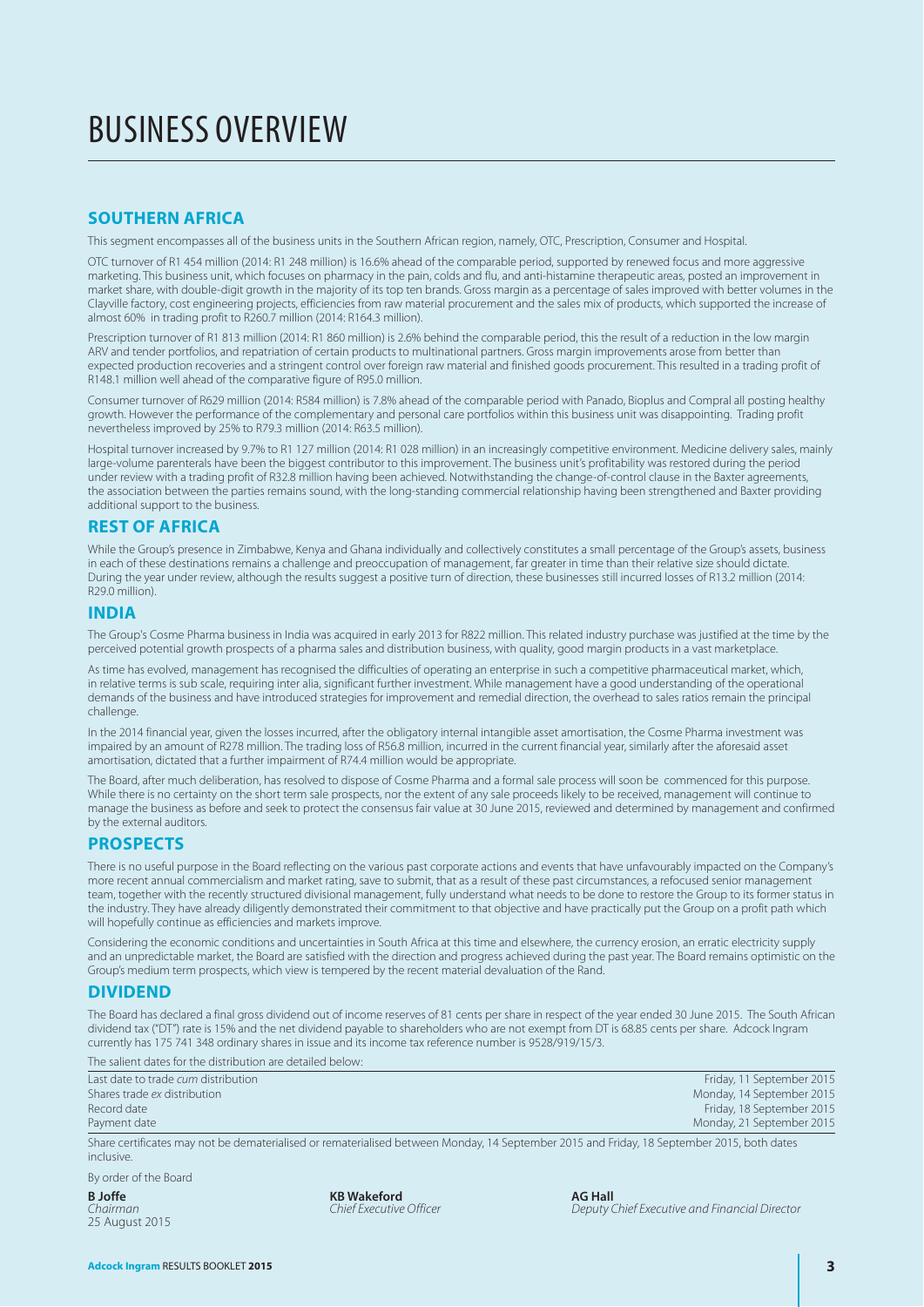# CONSOLIDATED STATEMENTS OF COMPREHENSIVE INCOME

|                                                                                     | <b>Note</b>    | <b>Audited</b><br>year<br>ended<br>30 June<br>2015<br><b>R'000</b> | Reviewed<br>twelve-month<br>period<br>ended<br>30 June<br>2014<br>R'000 | Audited<br>nine-month<br>period<br>ended<br>30 June<br>2014<br>R'000 |
|-------------------------------------------------------------------------------------|----------------|--------------------------------------------------------------------|-------------------------------------------------------------------------|----------------------------------------------------------------------|
| <b>REVENUE</b>                                                                      | $\overline{2}$ | 5 5 5 8 9 2 6                                                      | 5 2 3 4 7 3 9                                                           | 3 640 780                                                            |
| <b>TURNOVER</b>                                                                     | $\overline{2}$ | 5 5 28 3 69                                                        | 5 193 070                                                               | 3 615 287                                                            |
| Cost of sales                                                                       |                | (3446714)                                                          | (3453594)                                                               | (2475723)                                                            |
| <b>Gross profit</b>                                                                 |                | 2081655                                                            | 1739476                                                                 | 1 139 564                                                            |
| Selling, distribution and marketing expenses                                        |                | (1115231)                                                          | (998169)                                                                | (727671)                                                             |
| Drug management and regulatory expenses                                             |                | (119288)                                                           | (110719)                                                                | (81096)                                                              |
| Fixed and administrative expenses                                                   |                | (396153)                                                           | (424376)                                                                | (337887)                                                             |
| <b>Trading profit/(loss)</b>                                                        |                | 450 983                                                            | 206 212                                                                 | (7090)                                                               |
| Non-trading expenses                                                                | 3              | (106325)                                                           | (1004426)                                                               | (967645)                                                             |
| <b>Operating profit/(loss)</b>                                                      |                | 344 658                                                            | (798 214)                                                               | (974735)                                                             |
| Finance income                                                                      | $\overline{2}$ | 19887                                                              | 30 344                                                                  | 18 9 87                                                              |
| Finance costs                                                                       |                | (100983)                                                           | (131461)                                                                | (98620)                                                              |
| Dividend income                                                                     | $\overline{2}$ | 10670                                                              | 11 3 2 5                                                                | 6506                                                                 |
| Equity-accounted earnings                                                           |                | 65 608                                                             | 52 061                                                                  | 31895                                                                |
| <b>Profit/(Loss) before taxation</b>                                                |                | 339840                                                             | (835945)                                                                | (1015967)                                                            |
| Taxation                                                                            |                | (141031)                                                           | 7176                                                                    | 53 811                                                               |
| Profit/(Loss) for the year/period                                                   |                | 198 809                                                            | (828769)                                                                | (962 156)                                                            |
| Other comprehensive income which will subsequently be recycled<br>to profit or loss |                | 61722                                                              | (46806)                                                                 | 51792                                                                |
| Exchange differences on translation of foreign operations                           |                | 61 242                                                             | (34372)                                                                 | 52 967                                                               |
| Fair value gain on available-for-sale asset, net of tax                             |                | 403                                                                | 677                                                                     | 350                                                                  |
| Movement in cash flow hedge accounting reserve, net of tax                          |                | 77                                                                 | (13111)                                                                 | (1525)                                                               |
| Other comprehensive income which will not be recycled to profit<br>or loss          |                |                                                                    |                                                                         |                                                                      |
| Actuarial loss on post-retirement medical liability                                 |                | (442)                                                              | (6880)                                                                  | (6880)                                                               |
| Total comprehensive income for the year/period, net of tax                          |                | 260 089                                                            | (882455)                                                                | (917244)                                                             |
| Profit/(Loss) attributable to:                                                      |                |                                                                    |                                                                         |                                                                      |
| Owners of the parent                                                                |                | 197932                                                             | (83253)                                                                 | (965 343)                                                            |
| Non-controlling interests                                                           |                | 877                                                                | 3764                                                                    | 3 1 8 7                                                              |
|                                                                                     |                | 198 809                                                            | (828769)                                                                | (962 156)                                                            |
| Total comprehensive income attributable to:                                         |                |                                                                    |                                                                         |                                                                      |
| Owners of the parent                                                                |                | 260 419                                                            | (878707)                                                                | (914826)                                                             |
| Non-controlling interests                                                           |                | (330)                                                              | (3748)                                                                  | (2418)                                                               |
|                                                                                     |                | 260 089                                                            | (882455)                                                                | (917244)                                                             |
| Basic earnings/(loss) per ordinary share (cents)                                    |                | 117.2                                                              | (493.7)                                                                 | (572.3)                                                              |
| Diluted basic earnings/(loss) per ordinary share (cents)                            |                | 117.2                                                              | (493.4)                                                                 | (571.9)                                                              |
| Headline earnings/(loss) per ordinary share (cents)                                 |                | 160.1                                                              | (100.8)                                                                 | (179.5)                                                              |
| Diluted headline earnings/(loss) per ordinary share (cents)                         |                | 160.1                                                              | (100.8)                                                                 | (179.3)                                                              |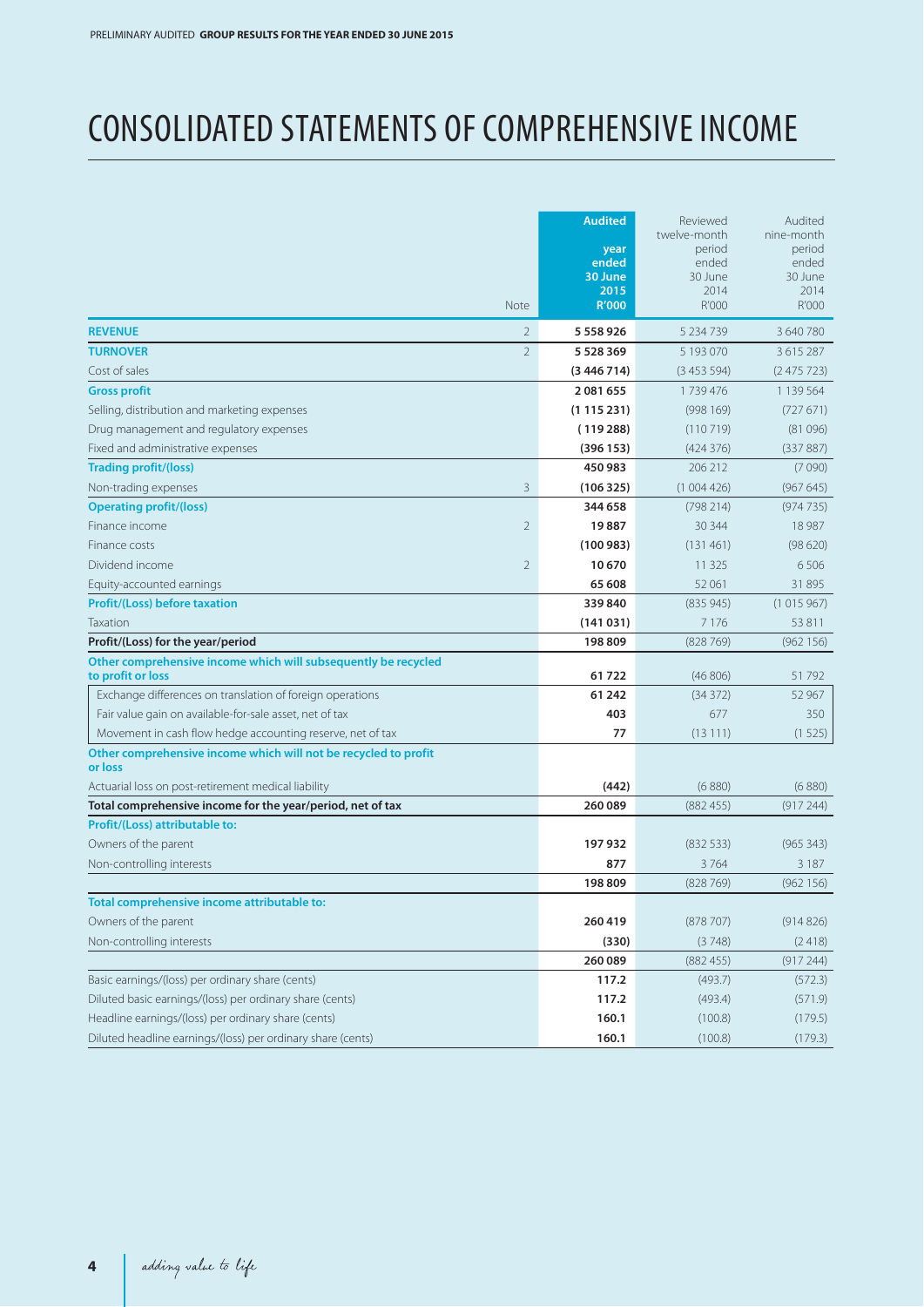# CONSOLIDATED STATEMENT OF CHANGES IN EQUITY

|                                                                                  | <b>Issued</b><br>share<br>capital<br>R'000 | premium<br>R'000 | Non-<br>Share distributable<br>reserves<br>R'000 | <b>Retained</b><br>income<br>R'000 | <b>Total</b><br>attributable<br>to ordinary<br>shareholders<br>R'000 | Non-<br>controlling<br>interests<br>R'000 | <b>Total</b><br>R'000 |
|----------------------------------------------------------------------------------|--------------------------------------------|------------------|--------------------------------------------------|------------------------------------|----------------------------------------------------------------------|-------------------------------------------|-----------------------|
| As at 1 July 2013                                                                | 16861                                      | 524 788          | 467433                                           | 2762300                            | 3771382                                                              | 129 801                                   | 3 901 183             |
| Share issue                                                                      | 49                                         | 7 2 6 3          |                                                  |                                    | 7312                                                                 |                                           | 7312                  |
| Movement in treasury shares                                                      | (32)                                       | (21131)          |                                                  |                                    | (21163)                                                              |                                           | (21163)               |
| Movement in share-based payment<br>reserve                                       |                                            |                  | 8825                                             |                                    | 8825                                                                 |                                           | 8825                  |
| Acquisition of non-controlling interests<br>in Ayrton Drug Manufacturing Limited |                                            |                  |                                                  | (69)                               | (69)                                                                 | (174)                                     | (243)                 |
| Total comprehensive income                                                       |                                            |                  | (46174)                                          | (83253)                            | (878707)                                                             | (3748)                                    | (882455)              |
| Loss for the year                                                                |                                            |                  |                                                  | (83253)                            | (83253)                                                              | 3764                                      | (828769)              |
| Other comprehensive income                                                       |                                            |                  | (46174)                                          |                                    | (46174)                                                              | (7512)                                    | (53686)               |
| <b>Dividends</b>                                                                 |                                            |                  |                                                  | (145010)                           | (145010)                                                             | (7301)                                    | (152311)              |
| Share issue expenses incurred by<br>subsidiary                                   |                                            |                  | (3669)                                           |                                    | (3669)                                                               |                                           | (3669)                |
| Balance at 30 June 2014 (audited)                                                | 16878                                      | 510920           | 426 415                                          | 1784688                            | 2738901                                                              | 118 578                                   | 2857479               |
| Share issue                                                                      | 10                                         | 2018             |                                                  |                                    | 2028                                                                 |                                           | 2028                  |
| Movement in share-based payment<br>reserve                                       |                                            |                  | 16098                                            |                                    | 16098                                                                |                                           | 16098                 |
| Acquisition of non-controlling interests<br>in Ayrton Drug Manufacturing Limited |                                            |                  |                                                  | (31)                               | (31)                                                                 | (101)                                     | (132)                 |
| Total comprehensive income                                                       |                                            |                  | 62 487                                           | 197932                             | 260 419                                                              | (330)                                     | 260 089               |
| Profit for the year                                                              |                                            |                  |                                                  | 197932                             | 197 932                                                              | 877                                       | 198 809               |
| Other comprehensive income                                                       |                                            |                  | 62 487                                           |                                    | 62 487                                                               | (1 207)                                   | 61 280                |
| Disposal of non-controlling interest in<br>Bioswiss (Pty) Limited                |                                            |                  |                                                  |                                    |                                                                      | (14101)                                   | (14101)               |
| <b>Dividends</b>                                                                 |                                            |                  |                                                  |                                    |                                                                      | (4537)                                    | (4537)                |
| <b>Balance at 30 June 2015 (audited)</b>                                         | 16888                                      | 512938           | 505 000                                          | 1982589                            | 3 0 1 7 4 1 5                                                        | 99 509                                    | 3 116 924             |

## **Attributable to holders of the parent**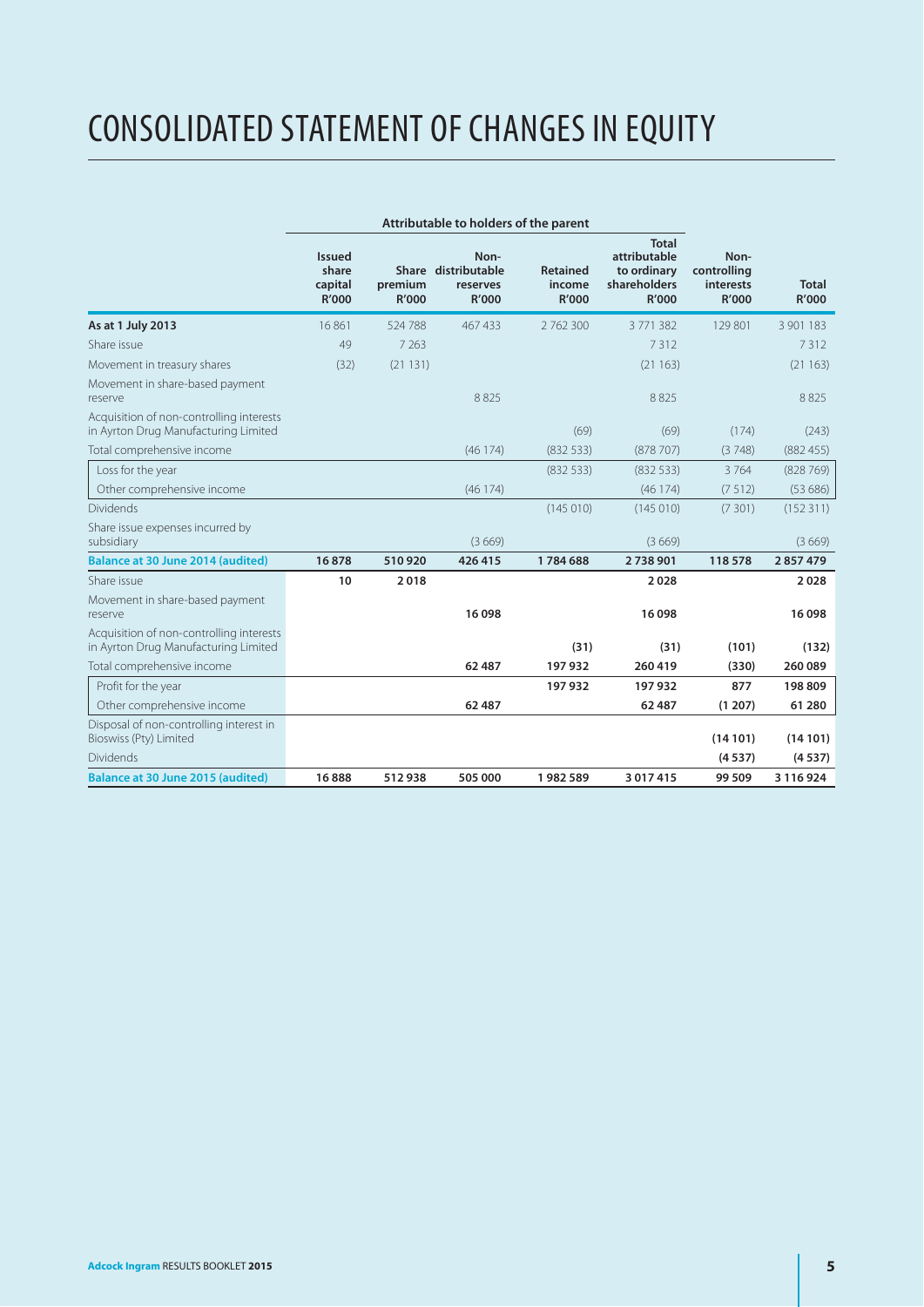## CONSOLIDATED STATEMENTS OF FINANCIAL POSITION

|                                     | <b>Audited</b><br>30 June<br>2015<br><b>R'000</b> | Audited<br>30 June<br>2014<br>R'000 |
|-------------------------------------|---------------------------------------------------|-------------------------------------|
| <b>ASSETS</b>                       |                                                   |                                     |
| Property, plant and equipment       | 1490828                                           | 1 554 420                           |
| Intangible assets                   | 743 156                                           | 836 178                             |
| Deferred tax                        | 12091                                             | 7959                                |
| Other financial assets              | 91 106                                            | 138 955                             |
| Investment in joint ventures        | 279 135                                           | 202 237                             |
| <b>Non-current assets</b>           | 2616316                                           | 2739749                             |
| Inventories                         | 1 207 581                                         | 1 106 261                           |
| Trade and other receivables         | 1408728                                           | 1 235 674                           |
| Cash and cash equivalents           | 147 379                                           | 247852                              |
| Taxation receivable                 | 77948                                             | 76 30 6                             |
| <b>Current assets</b>               | 2841636                                           | 2 666 093                           |
| <b>Total assets</b>                 | 5457952                                           | 5 405 842                           |
| <b>EOUITY AND LIABILITIES</b>       |                                                   |                                     |
| <b>Capital and reserves</b>         |                                                   |                                     |
| Issued share capital                | 16888                                             | 16878                               |
| Share premium                       | 512938                                            | 510 920                             |
| Non-distributable reserves          | 505 000                                           | 426415                              |
| Retained income                     | 1982589                                           | 1784688                             |
| Total shareholders' funds           | 3 0 1 7 4 1 5                                     | 2738901                             |
| Non-controlling interests           | 99 509                                            | 118578                              |
| <b>Total equity</b>                 | 3 1 1 6 9 2 4                                     | 2 857 479                           |
| Long-term borrowings                | 513753                                            | 1 004 861                           |
| Post-retirement medical liability   | 22796                                             | 22 0 34                             |
| Deferred tax                        | 81854                                             | 21 047                              |
| <b>Non-current liabilities</b>      | 618 403                                           | 1 047 942                           |
| Trade and other payables            | 1328431                                           | 1 1 1 5 5 6 3                       |
| Bank overdraft                      | 304 210                                           | 319613                              |
| Short-term borrowings               | 13 273                                            | 5 1 3 2                             |
| Cash-settled options                | 6519                                              | 14782                               |
| Provisions                          | 70 192                                            | 45 3 3 1                            |
| <b>Current liabilities</b>          | 1722625                                           | 1 500 421                           |
| <b>Total equity and liabilities</b> | 5457952                                           | 5 405 842                           |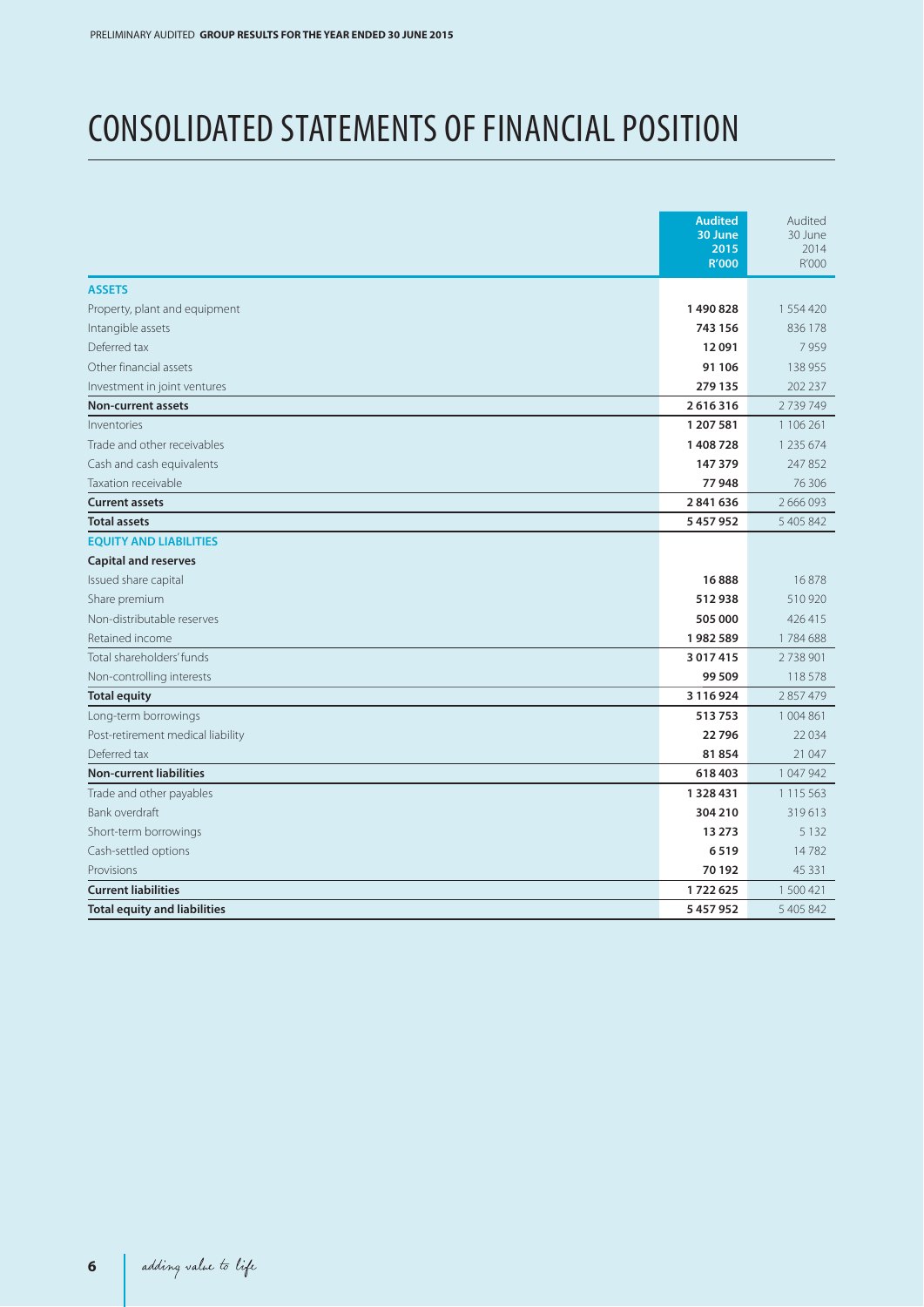# CONSOLIDATED STATEMENTS OF CASH FLOWS

|                                                                                  | <b>Audited</b><br>year ended<br>30 June<br>2015<br><b>R'000</b> | Reviewed<br>twelve-month<br>period ended<br>30 June<br>2014<br>R'000 | Audited<br>nine-month<br>period ended<br>30 June<br>2014<br>R'000 |
|----------------------------------------------------------------------------------|-----------------------------------------------------------------|----------------------------------------------------------------------|-------------------------------------------------------------------|
| Cash flows from operating activities                                             |                                                                 |                                                                      |                                                                   |
| Operating profit/(loss)                                                          | 344 658                                                         | (798 214)                                                            | (974735)                                                          |
| Non-cash items                                                                   | 379892                                                          | 1 277 267                                                            | 1 1 65 2 7 5                                                      |
| Operating profit before working capital changes                                  | 724 550                                                         | 479 053                                                              | 190 540                                                           |
| Working capital changes                                                          | (126 423)                                                       | (80960)                                                              | 227 561                                                           |
| Cash generated from operations                                                   | 598 127                                                         | 398 093                                                              | 418 101                                                           |
| Finance income, excluding receivable                                             | 14409                                                           | 23 4 40                                                              | 17 287                                                            |
| Finance costs, excluding accrual                                                 | (103871)                                                        | (136 240)                                                            | (101480)                                                          |
| Dividend income                                                                  | 10670                                                           | 33 992                                                               | 20 5 0 4                                                          |
| Dividends paid                                                                   | (4537)                                                          | (152311)                                                             | (6746)                                                            |
| Taxation paid                                                                    | (87312)                                                         | (137662)                                                             | (36869)                                                           |
| Net cash inflow from operating activities                                        | 427486                                                          | 29 3 1 2                                                             | 310797                                                            |
| Cash flows from investing activities                                             |                                                                 |                                                                      |                                                                   |
| Decrease in other financial assets                                               | 37962                                                           | 118                                                                  |                                                                   |
| Disposal of business                                                             | (2663)                                                          |                                                                      |                                                                   |
| Purchase of property, plant and equipment<br>- Expansion                         | (23560)                                                         | (35727)                                                              | (12278)                                                           |
| - Replacement                                                                    | (56304)                                                         | (128122)                                                             | (83187)                                                           |
| Proceeds on disposal of property, plant and equipment                            | 2 2 4 3                                                         | 407                                                                  | 54                                                                |
| Increase in loans receivable                                                     |                                                                 | (1183)                                                               |                                                                   |
| Net cash outflow from investing activities                                       | (42322)                                                         | (164507)                                                             | (95411)                                                           |
| Cash flows from financing activities                                             |                                                                 |                                                                      |                                                                   |
| Acquisition of non-controlling interests in Ayrton Drug<br>Manufacturing Limited | (132)                                                           | (243)                                                                | (241)                                                             |
| Proceeds from issue of share capital                                             | 2028                                                            | 7311                                                                 | 6 9 0 2                                                           |
| Increase in borrowings                                                           | 23915                                                           | 1 002 371                                                            | 1 004 635                                                         |
| Repayment of borrowings                                                          | (506031)                                                        | (202980)                                                             | (100000)                                                          |
| Purchase of treasury shares                                                      |                                                                 | (21162)                                                              |                                                                   |
| Share issue expenses incurred by subsidiary                                      |                                                                 | (3669)                                                               |                                                                   |
| Net cash (outflow)/inflow from financing activities                              | (480 220)                                                       | 781 628                                                              | 911 296                                                           |
| Net (decrease)/increase in cash and cash equivalents                             | (95056)                                                         | 646 433                                                              | 1 126 682                                                         |
| Net foreign exchange difference on cash and cash equivalents                     | 9986                                                            | 3 0 2 3                                                              | 11958                                                             |
| Cash and cash equivalents at beginning of year/period                            | (71761)                                                         | (721 217)                                                            | (1210401)                                                         |
| Cash and cash equivalents at end of year/period                                  | (156831)                                                        | (71761)                                                              | (71761)                                                           |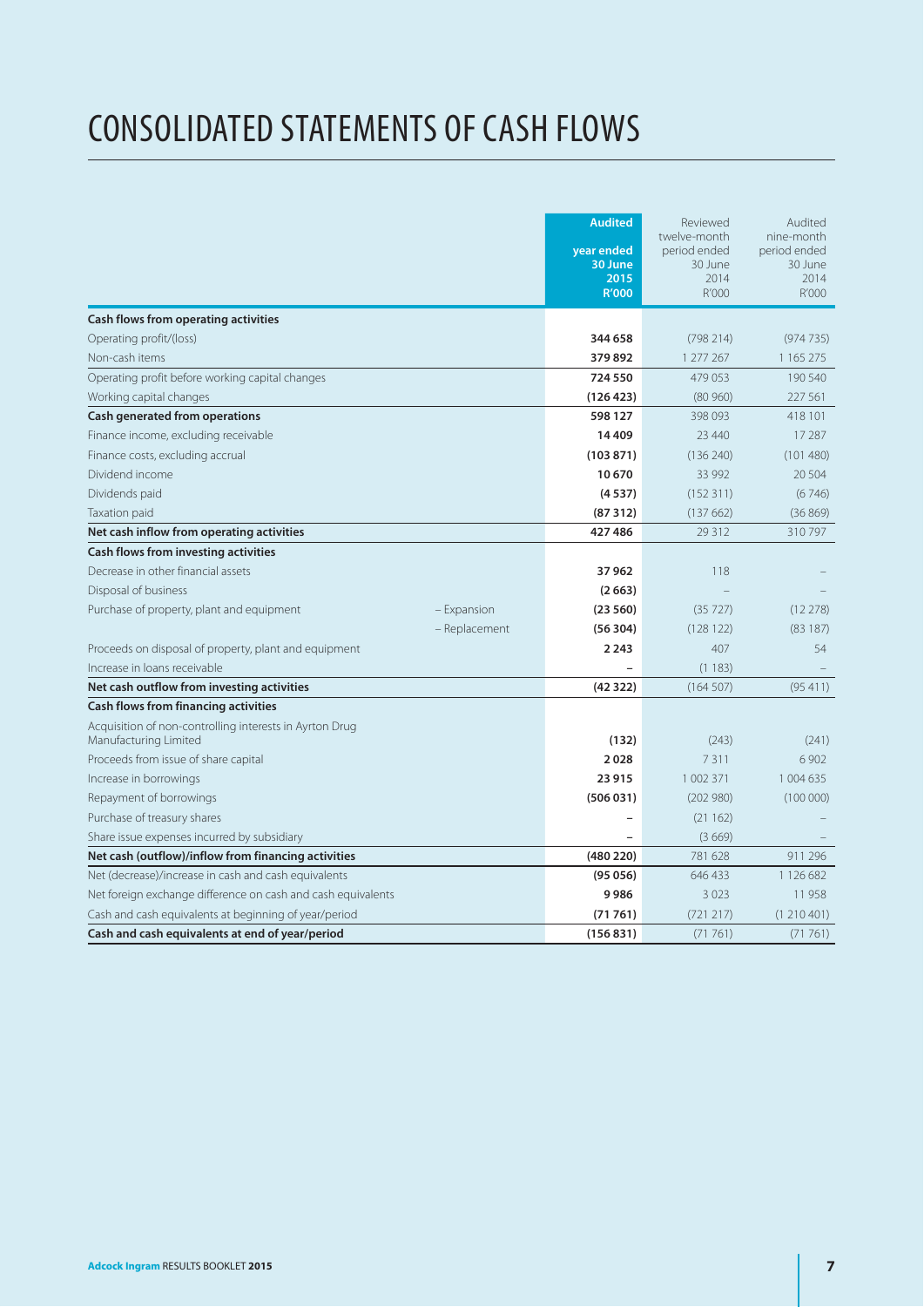# NOTES TO THE CONSOLIDATED FINANCIAL STATEMENTS

### 1 **BASIS OF PREPARATION**

### 1.1 **Introduction**

The summarised audited preliminary consolidated annual financial statements for the year ended 30 June 2015 have been prepared in compliance with the Listings Requirements of the JSE Limited, International Financial Reporting Standards (IFRS), the requirements of the International Accounting Standards (IAS) 34: Interim financial reporting, SAICA Financial Reporting Guidelines as issued by the Accounting Practices Committee and Financial Pronouncements as issued by the Financial Reporting Standards Council and the Companies Act, No. 71 of 2008.

These summarised preliminary results for the year ended 30 June 2015 for which the directors take full responsibility, have been extracted from the audited consolidated financial statements. Both these summarised preliminary results and the consolidated financial statements for the year ended 30 June 2015 were audited by the independent external auditors, Ernst & Young Inc. and copies of their unqualified audit opinions are available for inspection at the Company's registered office. The results for the twelve months ended 30 June 2014 have been reviewed by Ernst & Young Inc. and a copy of their unqualified review opinion is available for inspection at the Company's registered office.

Mr Andy Hall, Deputy Chief Executive and Financial Director, is responsible for this set of financial results and has supervised the preparation thereof in conjunction with the Financial Executive, Ms Dorette Neethling.

#### 1.2 **Changes in accounting policies**

The accounting policies adopted are consistent with those of the previous financial period except for the adoption of the following amended IFRS standards and IFRIC interpretations during the year which did not have any effect on the financial performance or position of the Group:

\* IAS 32: Financial Instruments: Presentation: Offsetting of financial assets and financial liabilities;

| * IAS 19:<br>Defined benefit plans: Employee contributions; and<br>* IAS 39:<br>Novation of derivatives and continuation of hedge accounting. | <b>Audited</b><br>year<br>ended<br>30 June<br>2015<br><b>R'000</b> | Reviewed<br>twelve-month<br>period<br>ended<br>30 June<br>2014<br>R'000 | Audited<br>nine-month<br>period<br>ended<br>30 June<br>2014<br>R'000 |
|-----------------------------------------------------------------------------------------------------------------------------------------------|--------------------------------------------------------------------|-------------------------------------------------------------------------|----------------------------------------------------------------------|
| <b>REVENUE</b>                                                                                                                                |                                                                    |                                                                         |                                                                      |
| Turnover                                                                                                                                      | 5 5 28 3 69                                                        | 5 193 070                                                               | 3 6 1 5 2 8 7                                                        |
| Finance income                                                                                                                                | 19887                                                              | 30 344                                                                  | 18 9 87                                                              |
| Dividend income                                                                                                                               | 10 670                                                             | 11 3 25                                                                 | 6506                                                                 |
|                                                                                                                                               | 5 5 5 8 9 2 6                                                      | 5 2 3 4 7 3 9                                                           | 3 640 780                                                            |
| <b>NON-TRADING EXPENSES/(INCOME)</b>                                                                                                          |                                                                    |                                                                         |                                                                      |
| Impairments                                                                                                                                   | 79783                                                              | 843 364                                                                 | 843 364                                                              |
| - Intangible assets                                                                                                                           | 74 432                                                             | 601 789                                                                 | 601789                                                               |
| - Inventories                                                                                                                                 | (8375)                                                             | 130 966                                                                 | 130 966                                                              |
| - Property, plant and equipment                                                                                                               | 7390                                                               | 69 243                                                                  | 69 243                                                               |
| - Long-term receivable and non-financial asset                                                                                                | 6336                                                               | 41 36 6                                                                 | 41 366                                                               |
| Transaction costs                                                                                                                             | 13 678                                                             | 118 157                                                                 | 91 000                                                               |
| Retrenchment costs and separation package                                                                                                     | 770                                                                | 16 50 5                                                                 | 16 505                                                               |
| Share-based payment expenses                                                                                                                  | 15 081                                                             | 19640                                                                   | 10016                                                                |
| Scrapping of property, plant and equipment                                                                                                    | 2 2 4 1                                                            | 5.561                                                                   | 5 5 6 1                                                              |
| Lease cancellation expenses                                                                                                                   | 3032                                                               | 1 1 9 9                                                                 | 1 1 9 9                                                              |
| Profit on disposal of business                                                                                                                | (8260)                                                             |                                                                         |                                                                      |
|                                                                                                                                               | 106 325                                                            | 1 004 426                                                               | 967 645                                                              |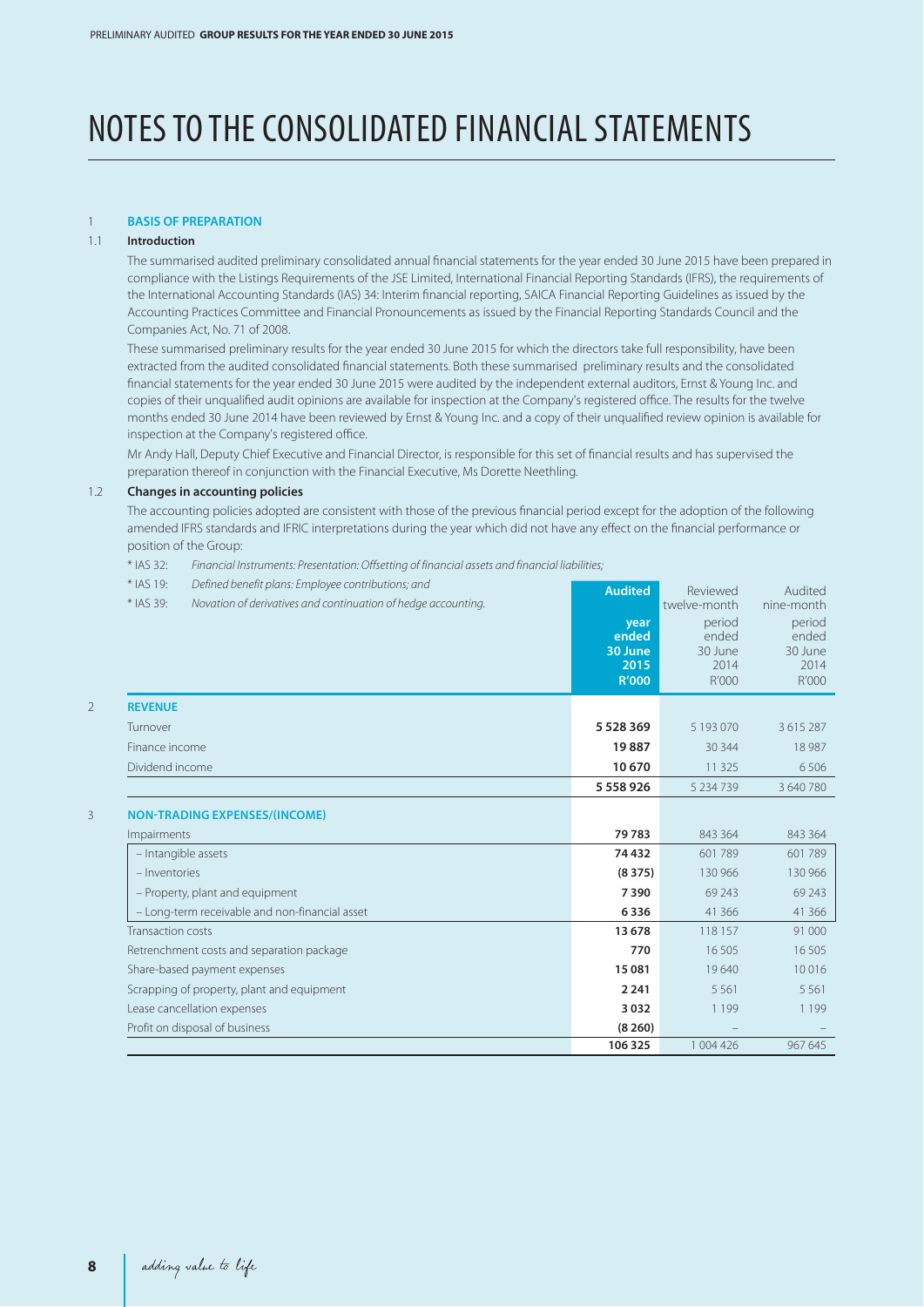### 4 **SEGMENT REPORTING**

### **CHANGE IN THE STRUCTURE AND COMPOSITION OF THE REPORTABLE SEGMENTS**

In May 2014, Adcock Ingram announced substantive changes to the Group's internal processes and structures. The reorganisation of the business was necessary to create autonomous operating divisions with separate focused strategies to best manage the challenges and opportunities in each of the businesses, while at the same time, facilitating full accountability in each case and allow for better measurement of returns. The new structure came into operation on 1 July 2014 creating a more defined and decentralised structure with focused and specialised commercial divisions in Southern Africa. The structure is ultimately designed to be customer-centric and assist in the recovery of the business.

The Group's reportable segments in Southern Africa are now as follows:

- Over the Counter (OTC) focuses primarily on brands sold predominantly in the pharmacy market, where the pharmacist plays a role in the product choice;
- Consumer competes in the Fast Moving Consumer Goods (FMCG) space:
- Prescription markets products prescribed by medical practitioners; and
- Hospital supplier of hospital and critical care products, including intravenous solutions, blood collection products and renal dialysis systems.

|                                     | <b>Audited</b><br>year<br>ended<br>30 June<br>2015<br><b>R'000</b> | Reviewed<br>twelve-month<br>period<br>ended<br>30 June<br>2014<br>R'000 | Audited<br>nine-month<br>period<br>ended<br>30 June<br>2014<br>R'000 |
|-------------------------------------|--------------------------------------------------------------------|-------------------------------------------------------------------------|----------------------------------------------------------------------|
| <b>Turnover</b>                     |                                                                    |                                                                         |                                                                      |
| Southern Africa                     | 5 022 770                                                          | 4719144                                                                 | 3 268 441                                                            |
| <b>OTC</b>                          | 1454224                                                            | 1 247 689                                                               | 835 605                                                              |
| Consumer                            | 628 991                                                            | 583 502                                                                 | 327 464                                                              |
| Prescription                        | 1812735                                                            | 1860382                                                                 | 1 348 422                                                            |
| Hospital                            | 1 126 820                                                          | 1027571                                                                 | 756 950                                                              |
| Rest of Africa                      | 259 196                                                            | 250 124                                                                 | 183 130                                                              |
| India                               | 269 237                                                            | 241 878                                                                 | 177 708                                                              |
|                                     | 5 5 5 1 2 0 3                                                      | 5 211 146                                                               | 3 629 279                                                            |
| Less: Intercompany sales            | (22834)                                                            | (18076)                                                                 | (13992)                                                              |
|                                     | 5 5 28 3 69                                                        | 5 193 070                                                               | 3 6 1 5 2 8 7                                                        |
| Trading and operating profit/(loss) |                                                                    |                                                                         |                                                                      |
| Southern Africa                     | 520894                                                             | 289889                                                                  | 62 8 20                                                              |
| <b>OTC</b>                          | 260 717                                                            | 164 255                                                                 | 77095                                                                |
| Consumer                            | 79 301                                                             | 63 467                                                                  | (25 280)                                                             |
| Prescription                        | 148 099                                                            | 94 974                                                                  | 45 170                                                               |
| Hospital                            | 32777                                                              | (32808)                                                                 | (34165)                                                              |
| Rest of Africa                      | (13161)                                                            | (29019)                                                                 | (23 171)                                                             |
| India                               | (56750)                                                            | (54659)                                                                 | (46739)                                                              |
| Trading profit/(loss)               | 450 983                                                            | 206 211                                                                 | (7090)                                                               |
| Less: Non-trading expenses          | (106325)                                                           | (1004425)                                                               | (967645)                                                             |
| <b>Operating profit/(loss)</b>      | 344 658                                                            | (798214)                                                                | (974735)                                                             |

 As at June 2014 the assets and liabilities of the OTC, Consumer and Prescription products were integrated and managed as the Pharmaceutical division in Southern Africa. The Group regarded this as a single primary business segment for statement of financial position purposes. The prior year figures have not been restated as the information is not available.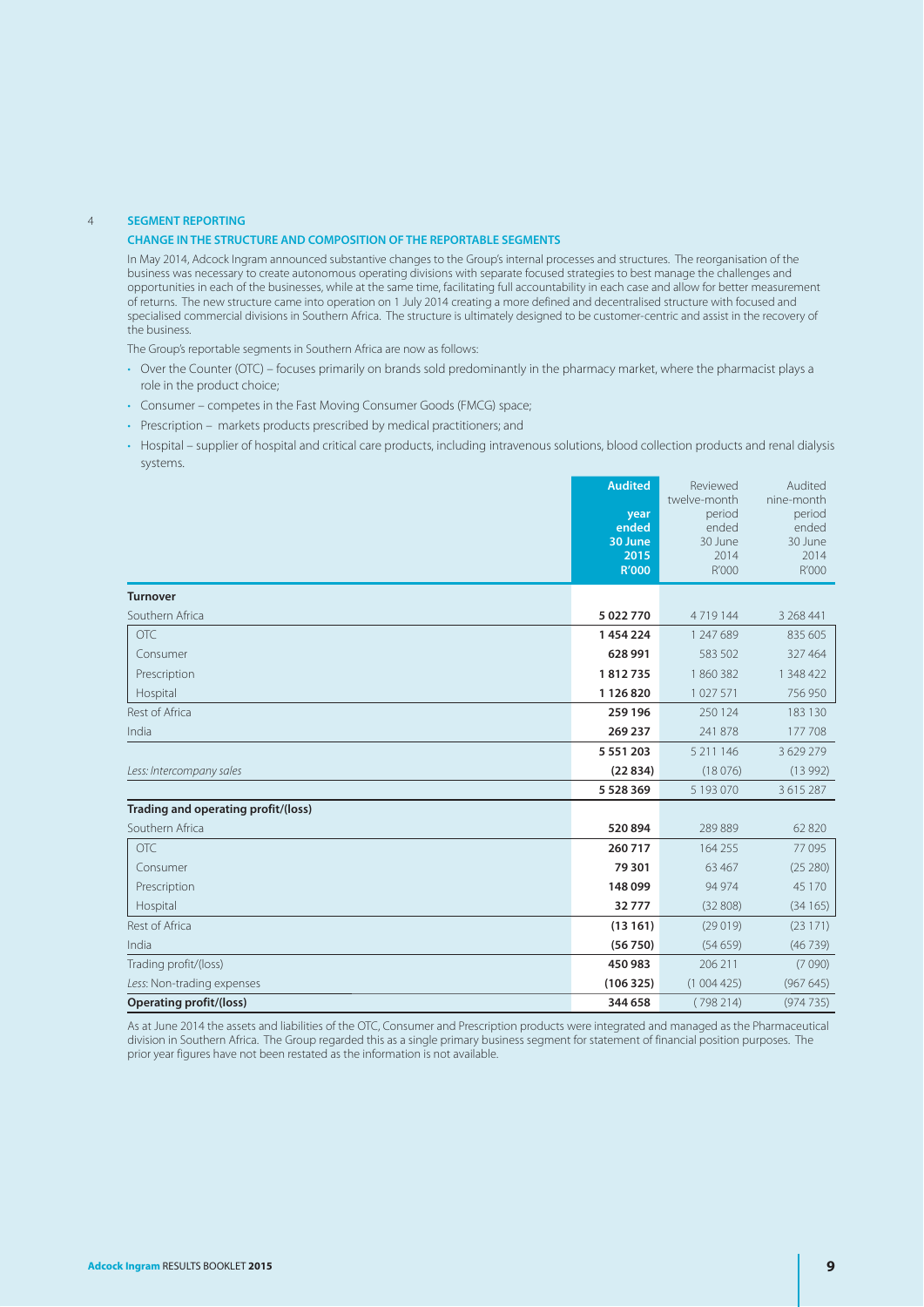## NOTES TO THE CONSOLIDATED FINANCIAL STATEMENTS CONTINUED

|                                                                                                                                          | <b>Audited</b><br>year<br>ended<br>30 June<br>2015<br><b>R'000</b> | Reviewed<br>twelve-month<br>period ended<br>30 June<br>2014<br>R'000 | Audited<br>nine-month<br>period ended<br>30 June<br>2014<br>R'000 |
|------------------------------------------------------------------------------------------------------------------------------------------|--------------------------------------------------------------------|----------------------------------------------------------------------|-------------------------------------------------------------------|
| <b>SEGMENT REPORT CONTINUED</b>                                                                                                          |                                                                    |                                                                      |                                                                   |
| <b>Total assets</b>                                                                                                                      |                                                                    |                                                                      |                                                                   |
| Southern Africa                                                                                                                          | 6 2 2 2 5 3 3                                                      |                                                                      | 7856661                                                           |
| Pharmaceuticals                                                                                                                          |                                                                    |                                                                      | 6 1 61 7 15                                                       |
| OTC                                                                                                                                      | 2 3 6 5 9 6 8                                                      |                                                                      |                                                                   |
| Consumer                                                                                                                                 | 416 427                                                            |                                                                      |                                                                   |
| Prescription                                                                                                                             | 1879594                                                            |                                                                      |                                                                   |
| Hospital                                                                                                                                 | 1 560 544                                                          |                                                                      | 1 694 946                                                         |
| Other - shared services                                                                                                                  | 1 194 383                                                          |                                                                      |                                                                   |
| Rest of Africa                                                                                                                           | 193 171                                                            |                                                                      | 195 883                                                           |
| India                                                                                                                                    | 852 153                                                            |                                                                      | 948 507                                                           |
|                                                                                                                                          | 8 4 6 2 2 4 0                                                      |                                                                      | 9 0 0 1 0 5 1                                                     |
| Intercompany eliminations                                                                                                                | (3004288)                                                          |                                                                      | (3595209)                                                         |
|                                                                                                                                          | 5 457 952                                                          |                                                                      | 5 405 842                                                         |
| Inventories written down/(reversed) and recognised as an expense/(income)<br>in profit or loss:<br>Cost of sales<br>Non-trading expenses | 97 800<br>(8375)<br>89 4 25                                        | 109 328<br>130 966<br>240 294                                        | 93 1 70<br>130 966<br>224 136                                     |
| <b>CAPITAL COMMITMENTS</b>                                                                                                               |                                                                    |                                                                      |                                                                   |
| - contracted                                                                                                                             | 7000                                                               |                                                                      | 57 278                                                            |
| - approved, but not contracted                                                                                                           | 33 0 26                                                            |                                                                      | 23 880                                                            |
|                                                                                                                                          | 40 0 26                                                            |                                                                      | 81 158                                                            |
| <b>HEADLINE EARNINGS/(LOSS)</b>                                                                                                          |                                                                    |                                                                      |                                                                   |
| Headline earnings/(loss) is determined as follows:                                                                                       |                                                                    |                                                                      |                                                                   |
| Earnings/(Loss) attributable to owners of Adcock Ingram<br>Adjusted for:                                                                 | 197 932                                                            | (83253)                                                              | (965 343)                                                         |
| Impairment of property, plant and equipment                                                                                              | 7390                                                               | 69 243                                                               | 69 243                                                            |
| Share of non-controlling interest in the impairment of property,<br>plant and equiptment                                                 | (1819)                                                             |                                                                      |                                                                   |
| Impairment of intangible assets                                                                                                          | 74 432                                                             | 601789                                                               | 601789                                                            |
| Tax effect on impairment of intangible assets                                                                                            |                                                                    | (15823)                                                              | (15823)                                                           |
| Loss on disposal/scrapping of property, plant and equipment                                                                              | 491                                                                | 7589                                                                 | 7008                                                              |
| Tax effect on (profit)/loss on disposal of property, plant and equipment                                                                 | (227)                                                              | (280)                                                                | 405                                                               |
| Profit on disposal of business                                                                                                           | (8260)                                                             |                                                                      |                                                                   |
| Adjustments relating to equity-accounted joint ventures                                                                                  | 412                                                                |                                                                      |                                                                   |
| Headline earnings/(loss)                                                                                                                 | 270 351                                                            | (170015)                                                             | (302721)                                                          |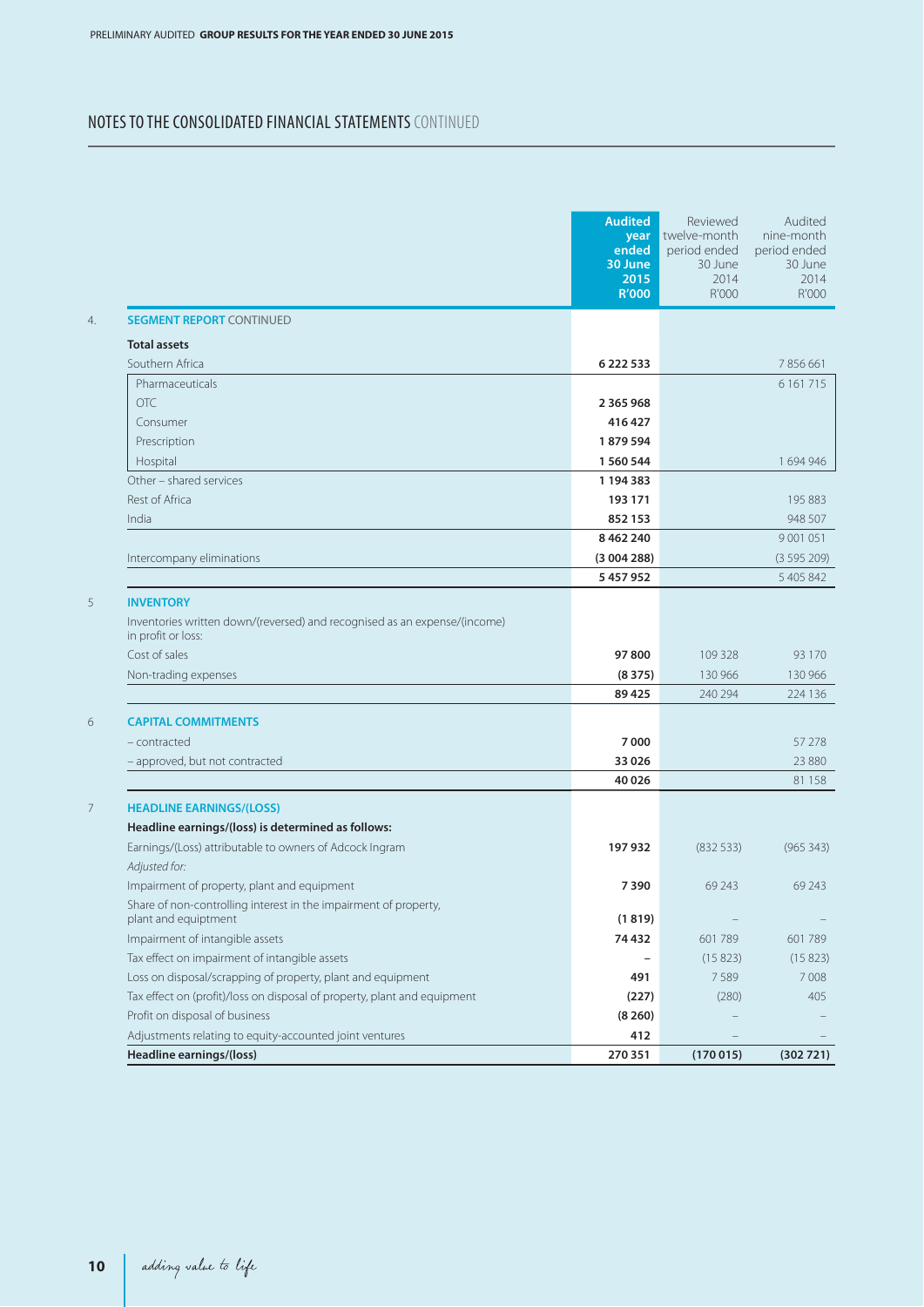|                                                              | <b>Audited</b>   | Reviewed     | Audited      |
|--------------------------------------------------------------|------------------|--------------|--------------|
|                                                              | year             | twelve-month | nine-month   |
|                                                              | ended            | period ended | period ended |
|                                                              | 30 June          | 30 June      | 30 June      |
|                                                              | 2015             | 2014         | 2014         |
|                                                              | <b>Number of</b> | Number of    | Number of    |
|                                                              | shares           | shares       | shares       |
| <b>SHARE CAPITAL</b>                                         |                  |              |              |
| Number of shares in issue                                    | 201 685          |              | 201589       |
| Number of A and B shares held by the BEE participants        | (25944)          |              | (25944)      |
| Number of ordinary shares held by the BEE participants       | (2571)           |              | (2571)       |
| Number of ordinary shares held by Group company              | (4285)           |              | (4285)       |
| Net shares in issue                                          | 168885           |              | 168789       |
| Headline earnings and basic earnings per share are based on: |                  |              |              |
| Weighted average number of shares                            | 168834           | 168 628      | 168 679      |
| Diluted weighted average number of shares                    | 168841           | 168737       | 168788       |

### 9 **SUBSEQUENT EVENTS**

- On 10 July 2015, shareholders approved the following resolution at a general meeting:
- . the release of the dividend acquired ordinary shares held by Blue Falcon Trading 69 (Pty) Limited and the Mpho ea Bophelo Trust;
- the repurchase at a nominal value, and the cancellation, of each of the A ordinary and B ordinary shares in their entirety; and
- the cancellation of the existing BEE scheme.

At a scheme meeting on 10 July 2015, shareholders approved the following resolution:

• the implementation of a new BEE scheme.

 Following the release of the restrictions contained in the existing BEE transaction over the divided acquired ordinary shares, The Bidvest Group Limited agreed to acquire in aggregate 2 571 000 Adcock Ingram dividend acquired ordinary shares at R52.00 per share, from Blue Falcon Trading 69 (Pty) Limited and Mpho ea Bophelo Trust

#### **Corporate information**

#### **ADCOCK INGRAM HOLDINGS LIMITED**

Incorporated in the Republic of South Africa Registration number 2007/016236/06 Income tax number 9528/919/15/3 Share code: AIP ISIN: ZAE000123436 ("Adcock Ingram" or "the Company" or "the Group")

#### **Directors**

Mr B Joffe (Non-executive Chairman)

Mr K Wakeford (Chief Executive Officer)

Mr A Hall (Deputy Chief Executive and Financial Director)

Prof M Haus (Independent Non-executive Director)

Dr T Lesoli (Independent Non-executive Director)

Mr M Makwana (Independent Non-executive Director)

Dr A Mokgokong (Non-executive Director)

Mr R Morar (Non-executive Director)

Mr L Ralphs (Non-executive Director)

Mr C Raphiri (Lead Independent Non-executive Director)

Mr M Sacks (Independent Non-executive Director)

Dr R Stewart (Independent Non-executive Director)

**Company secretary** NE Simelane

**Registered office**

1 New Road, Midrand, 1682

**Postal address** Private Bag X69, Bryanston, 2021

#### **Transfer secretaries**

Computershare Investor Services Proprietary Limited

70 Marshall Street, Johannesburg, 2001 PO Box 61051, Marshalltown, 2107

#### **Auditors**

Ernst & Young Inc.

102 Rivonia Road, Sandton, 2146

#### **Sponsor**

Rand Merchant Bank (A division of FirstRand Bank Limited)

1 Merchant Place, corner Fredman Drive and Rivonia Road, Sandton, 2196

### **Bankers**

Nedbank Limited, 135 Rivonia Road, Sandown, Sandton, 2146

Rand Merchant Bank, 1 Merchant Place, corner Fredman Drive and Rivonia Road, Sandton, 2196

#### **Forward-looking statements**

Adcock Ingram may, in this document, make certain statements that are not historical facts and relate to analyses and other information which are based on forecasts of future results and estimates of amounts not yet determinable. These statements may also relate to our future prospects, developments and business strategies. Examples of such forward-looking statements include, but are not limited to, statements regarding exchange rate fluctuations, volume growth, increases in market share, total shareholder return and cost reductions. Words such as "believe", "anticipate", "expect", "intend", "seek", "will", "plan", "could", "may "endeavour" and "project" and similar expressions are intended to identify such forward-looking statements, but are not the exclusive means of identifying such statements. By their very nature, forward-looking statements involve inherent risks and uncertainties, both general and specific, and there are risks that the predictions, forecasts, projections and other forward-looking statements will not be achieved. If one or more of these risks materialise, or should underlying assumptions prove incorrect, our actual results may differ materially from those anticipated. Forward-looking statements apply only as of the date on which they are made, and we do not undertake any obligation to update or revise any of them, whether as a result of new information, future events or otherwise.